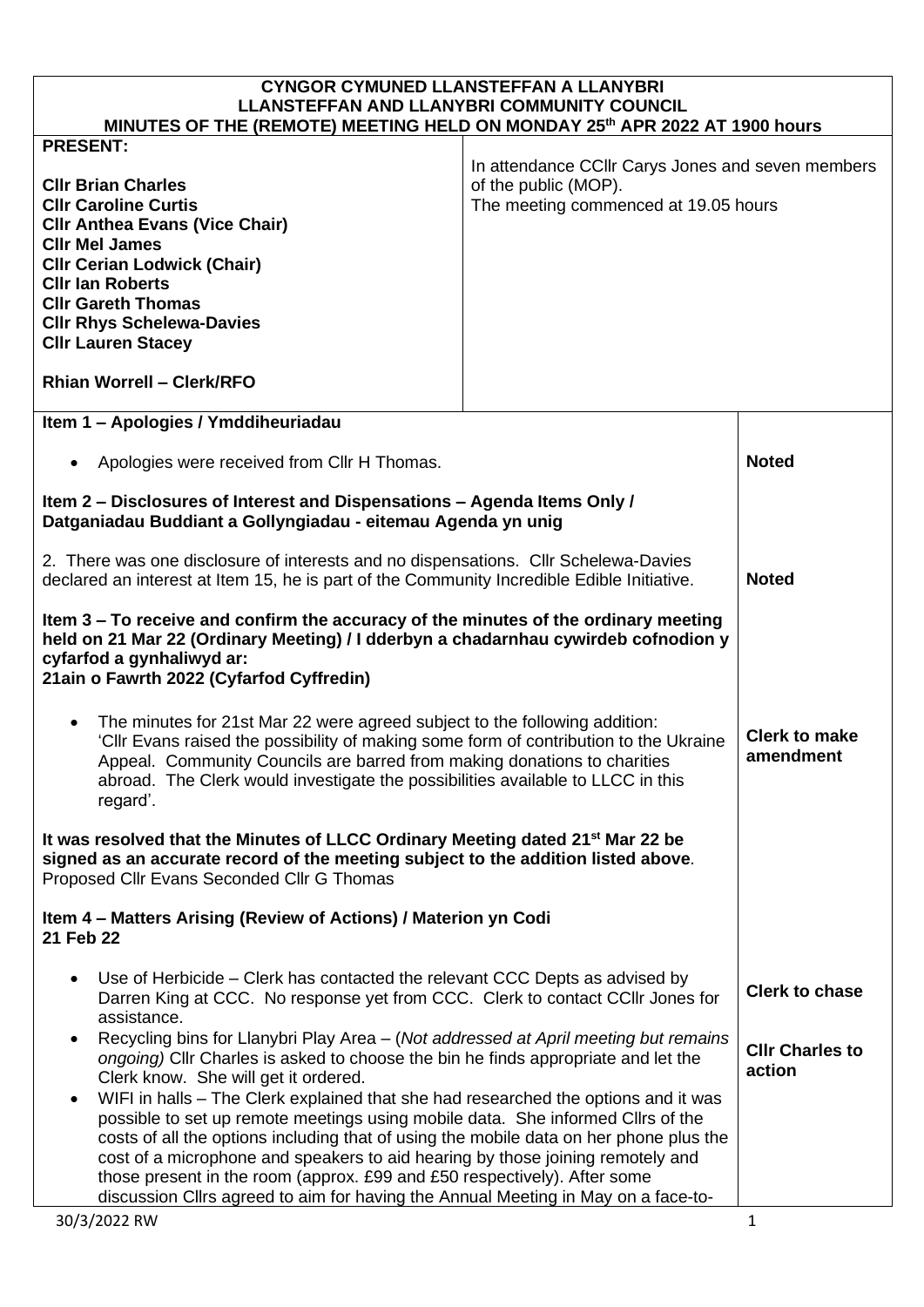| face basis with remote access available. The Clerk would set it up and rehearse a<br>meeting before going live in May. The Clerk will report back to Cllrs on progress.                                                                                                                                                                                                                                                                                                                                                                                                                     |                                      |
|---------------------------------------------------------------------------------------------------------------------------------------------------------------------------------------------------------------------------------------------------------------------------------------------------------------------------------------------------------------------------------------------------------------------------------------------------------------------------------------------------------------------------------------------------------------------------------------------|--------------------------------------|
| It was resolved that LLCC would aim to return to face-to-face meetings with<br>remote access for the May Annual Meeting.<br>Proposed Cllr Thomas Seconded Cllr Lodwick.                                                                                                                                                                                                                                                                                                                                                                                                                     | <b>Clerk to action</b>               |
| Bell House (a National Trust asset) - The Clerk wrote to the Nation Trust on 5 April<br>$\bullet$<br>22, but no response yet. Clerk will chase the Nation Trust.<br>All grant cheques have been distributed to applicants.<br>٠                                                                                                                                                                                                                                                                                                                                                             | <b>Clerk to chase</b>                |
| All applicable Cllr Allowance cheques were distributed by the Clerk.<br>$\bullet$<br>State of the roads in and around Llanybri - The Clerk is awaiting photographs and<br>$\bullet$<br>information of the issues before she can construct a letter to Highways. The Chair<br>stated she would get together with Cllr James and organise getting the information<br>to the Clerk for the letter.<br>Fences down along Carrier's Lane - Cllr Evans explained that a representative<br>$\bullet$<br>from CCC did come out and the result was that he would write to CCC with two<br>proposals. | <b>Chair/Cllr James</b><br>to action |
| Notice board for Llanybri - (Not addressed at April meeting but remains ongoing)<br>$\bullet$<br>Cllr Lodwick had requested a quote for the work from a local tradesman and it was<br>her intention to get together with Llanybri Cllrs to identify possible locations for the<br>new notice board.                                                                                                                                                                                                                                                                                         | <b>Llanybri Cllrs to</b><br>action   |
| Emergency phone at Scott's Bay – Ongoing. Clerk in weekly contact with BT.<br>Wheelchair SLA – Still waiting to hear whether Florries have signed the agreement<br>$\bullet$<br>with CCC.                                                                                                                                                                                                                                                                                                                                                                                                   |                                      |
| Item 5 – Public Participation (Agenda Items Only) / Cyfranogiad y Cyhoedd (15<br>munud)                                                                                                                                                                                                                                                                                                                                                                                                                                                                                                     |                                      |
| Standing Orders (SOs) were suspended at 19.23 hours                                                                                                                                                                                                                                                                                                                                                                                                                                                                                                                                         |                                      |
| A MOP wanted to contribute at Item 6 and asked the Chair if they could be allowed<br>to hear the discussion first before making their contribution. The Chair agreed.                                                                                                                                                                                                                                                                                                                                                                                                                       |                                      |
| • At this point the Chair suggested that Item 15 be brought forward to allow Liz Dutch<br>to address LLCC and then depart should she need to. Members agreed.                                                                                                                                                                                                                                                                                                                                                                                                                               |                                      |
| Item 15 - Incredible Edible Initiative – Liz Dutch to address Clirs                                                                                                                                                                                                                                                                                                                                                                                                                                                                                                                         |                                      |
| Liz Dutch outlined the initiative and explained the concept. She was keen to recruit<br>people to the Llansteffan group and for a group to start up in Llanybri, she was<br>happy to liaise and would offer support to an Incredible Edible group starting up in<br>Llanybri but would not be heading up herself.<br>Various suggestions for Incredible Edible locations were put forward including the<br>$\bullet$<br>school, the memorial Hall and Sun Flowers in Llaybri.                                                                                                               |                                      |
| SOs were reinstated at 19.35 hours                                                                                                                                                                                                                                                                                                                                                                                                                                                                                                                                                          |                                      |
| It was resolved that LLCC would support the Incredible Edible Initiative.<br>Proposed Cllr Stacey Seconded Cllr Charles                                                                                                                                                                                                                                                                                                                                                                                                                                                                     |                                      |
| Item 6 – Path adjacent to beach football pitch – Discussion/decision to be<br>made in relation to Jason Lawday's (PROW) response                                                                                                                                                                                                                                                                                                                                                                                                                                                            |                                      |
| The Clerk outlined the situation and explained to Cllrs that PROW wanted to come<br>for a site visit to discuss some issues they have and to explore ways forward with                                                                                                                                                                                                                                                                                                                                                                                                                      |                                      |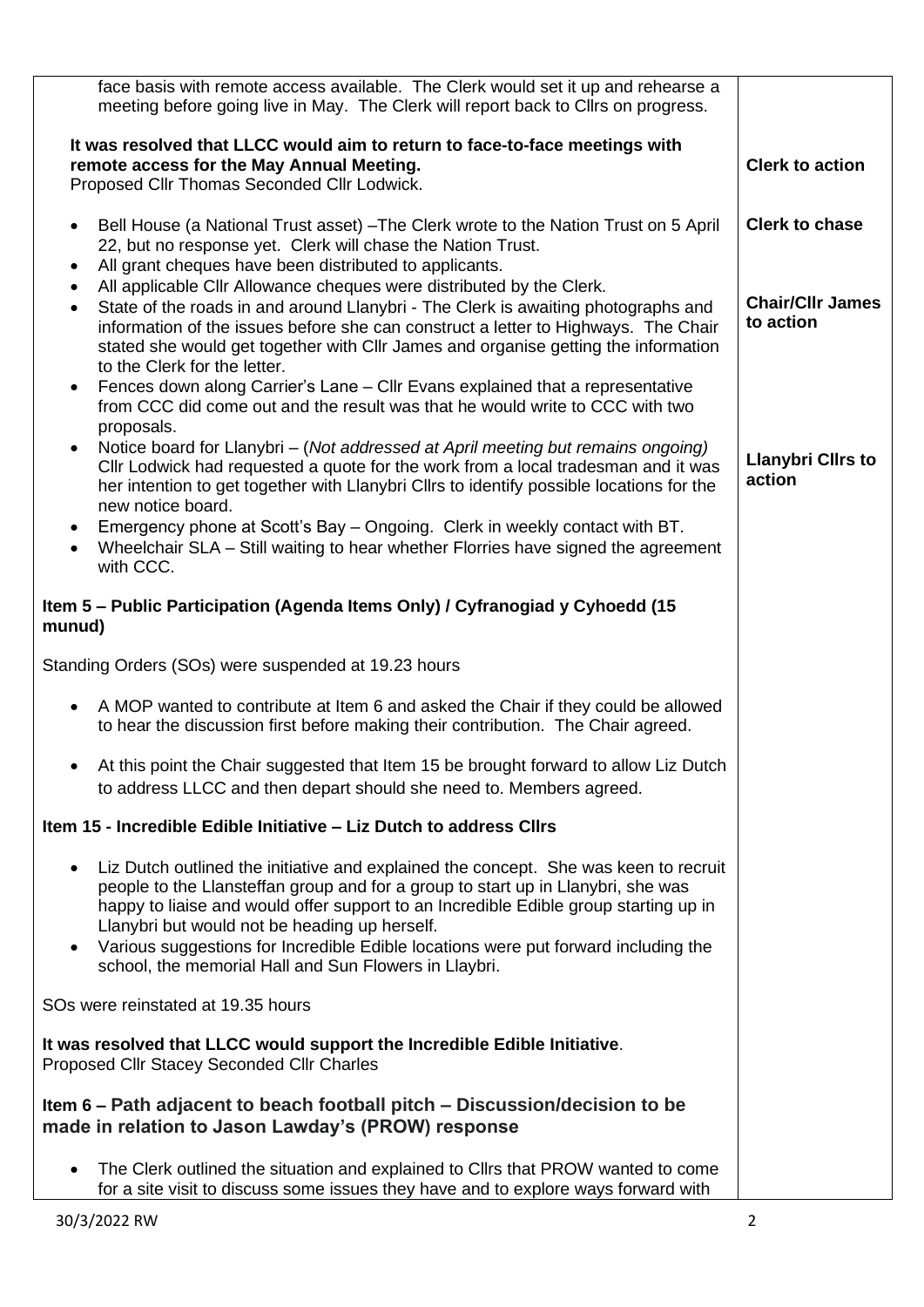| the path running from the beach past Nant Jack and out onto the Northern end of<br>the Green, behind the football pitch.<br>At this point the Chair allowed the MOP to speak as previously agreed.<br>$\bullet$<br>The MOP spoke about the football pitch being locked and thereby access to the<br>$\bullet$<br>public has been denied. The MOP wanted to underscore the point that the football<br>pitch is Village Green and approx.1/3 <sup>rd</sup> owned by LLCC and 2/3 <sup>rd</sup> owned by CCC.<br>The MOP highlighted that the Enclosure Act and the Commons Act apply, and<br>access cannot be lawfully denied to the public. Therefore, for the Football Club to<br>prevent access in this way it is not a satisfactory situation.<br>The MOP also posed the question as to whether land registered as Village Green<br>$\bullet$<br>can have a dedicated Public Right of Way on it. This would be discussed with<br>Jason Lawday at the site meeting.<br>The Chair identified LLCC, CCC, Football Club Rep and the owners of the<br>$\bullet$<br>Covenant on the land to attend the site visit.<br>Clerk would attempt to get the site visit arranged after the election and before the<br>next meeting.<br>It was resolved to go ahead with a site meeting with Jason Lawday to address the<br>issue of the path in question. |                                             |
|-----------------------------------------------------------------------------------------------------------------------------------------------------------------------------------------------------------------------------------------------------------------------------------------------------------------------------------------------------------------------------------------------------------------------------------------------------------------------------------------------------------------------------------------------------------------------------------------------------------------------------------------------------------------------------------------------------------------------------------------------------------------------------------------------------------------------------------------------------------------------------------------------------------------------------------------------------------------------------------------------------------------------------------------------------------------------------------------------------------------------------------------------------------------------------------------------------------------------------------------------------------------------------------------------------------------------------------------------|---------------------------------------------|
| Proposed Cllr Charles Seconded Cllr G Thomas                                                                                                                                                                                                                                                                                                                                                                                                                                                                                                                                                                                                                                                                                                                                                                                                                                                                                                                                                                                                                                                                                                                                                                                                                                                                                                  | <b>Clerk to</b>                             |
|                                                                                                                                                                                                                                                                                                                                                                                                                                                                                                                                                                                                                                                                                                                                                                                                                                                                                                                                                                                                                                                                                                                                                                                                                                                                                                                                               | organise site                               |
| Cllrs went on to discuss the issue of the locked pitch and decided the response<br>$\bullet$<br>received from the Football Club to LLCC's original letter was not entirely<br>satisfactory.                                                                                                                                                                                                                                                                                                                                                                                                                                                                                                                                                                                                                                                                                                                                                                                                                                                                                                                                                                                                                                                                                                                                                   | meeting                                     |
| It was highlighted that the public were at a disadvantage when the path is muddy<br>$\bullet$<br>given that the football pitch is now closed. It was agreed that LLCC would write a<br>second time to the Football Club to gain an understanding of the rationale behind<br>their decision.                                                                                                                                                                                                                                                                                                                                                                                                                                                                                                                                                                                                                                                                                                                                                                                                                                                                                                                                                                                                                                                   |                                             |
| The ownership of the land would be highlighted to the Football Club. No Clirs were<br>$\bullet$<br>against it being a football pitch but compromise during periods of bad whether in<br>the interim before the club is back up and running would be sought.                                                                                                                                                                                                                                                                                                                                                                                                                                                                                                                                                                                                                                                                                                                                                                                                                                                                                                                                                                                                                                                                                   |                                             |
| It was resolved that LLCC would write a second time to gain an understanding of the<br>rationale behind their decision.                                                                                                                                                                                                                                                                                                                                                                                                                                                                                                                                                                                                                                                                                                                                                                                                                                                                                                                                                                                                                                                                                                                                                                                                                       |                                             |
| Proposed Cllr G Thomas Seconded Cllr Curtis                                                                                                                                                                                                                                                                                                                                                                                                                                                                                                                                                                                                                                                                                                                                                                                                                                                                                                                                                                                                                                                                                                                                                                                                                                                                                                   | <b>Clerk to draft</b><br>letter to Football |
| Item 7 - Review of Asset Register – Plan for assets to be checked annually                                                                                                                                                                                                                                                                                                                                                                                                                                                                                                                                                                                                                                                                                                                                                                                                                                                                                                                                                                                                                                                                                                                                                                                                                                                                    | <b>Club</b>                                 |
| The Clerk explained that auditors liked to see that the Asset Register was a 'living<br>$\bullet$<br>document'. She informed Cllrs that she had reviewed it, checked the state of all<br>assets listed within Llansteffan.                                                                                                                                                                                                                                                                                                                                                                                                                                                                                                                                                                                                                                                                                                                                                                                                                                                                                                                                                                                                                                                                                                                    |                                             |
| The Clerk asked for assistance from the Llanybri Cllrs regarding checking the state<br>$\bullet$<br>of the assets held within Llanybri. It was agreed that this would be done by the<br>next meeting.                                                                                                                                                                                                                                                                                                                                                                                                                                                                                                                                                                                                                                                                                                                                                                                                                                                                                                                                                                                                                                                                                                                                         | <b>Llanybri Clirs to</b>                    |
| Item 8 - Formal write off procedure of old Morfa slide – Cllrs agree to write off old<br>slide from Asset Register                                                                                                                                                                                                                                                                                                                                                                                                                                                                                                                                                                                                                                                                                                                                                                                                                                                                                                                                                                                                                                                                                                                                                                                                                            | assist                                      |
| It was resolved that LLCC would formally write off the old slide in the Morfa Play<br>Area.                                                                                                                                                                                                                                                                                                                                                                                                                                                                                                                                                                                                                                                                                                                                                                                                                                                                                                                                                                                                                                                                                                                                                                                                                                                   |                                             |
| Proposed Cllr Evans Seconded Cllr Curtis                                                                                                                                                                                                                                                                                                                                                                                                                                                                                                                                                                                                                                                                                                                                                                                                                                                                                                                                                                                                                                                                                                                                                                                                                                                                                                      | <b>Clerk to action</b>                      |
| Item 9 - Morfa Licence annual grant review – Cllrs to review the LLCC contribution in<br>line with the Morfa Licence held with the Sports Assoc.                                                                                                                                                                                                                                                                                                                                                                                                                                                                                                                                                                                                                                                                                                                                                                                                                                                                                                                                                                                                                                                                                                                                                                                              | W/O                                         |
|                                                                                                                                                                                                                                                                                                                                                                                                                                                                                                                                                                                                                                                                                                                                                                                                                                                                                                                                                                                                                                                                                                                                                                                                                                                                                                                                               |                                             |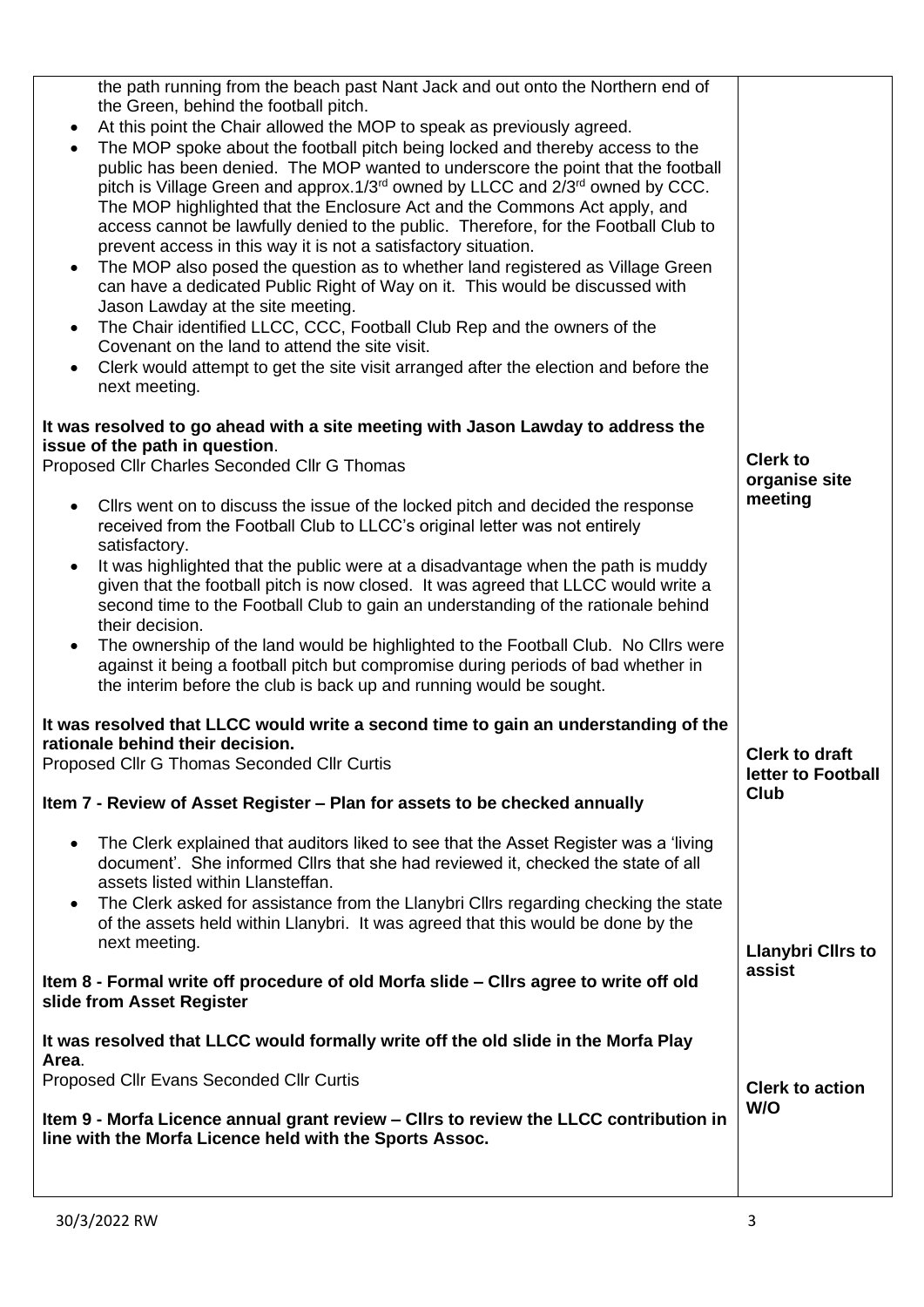| After a full discussion and consideration of the documentation presented to LLCC<br>$\bullet$<br>by the Sports Association, it was decided that the grant would remain at £750 for<br>the financial year 21/22.                                                                                                                                                    |                                                         |
|--------------------------------------------------------------------------------------------------------------------------------------------------------------------------------------------------------------------------------------------------------------------------------------------------------------------------------------------------------------------|---------------------------------------------------------|
| It was resolved that LLCC would grant £750 to the Sports Assoc towards<br>maintenance of the Morfa as per the licence agreement.<br>Proposed Cllr Charles Seconded Cllr James                                                                                                                                                                                      | <b>Clerk to action</b><br>payment                       |
| Item 10 - Mock Mayor's Garden Party Organising Group, funding allocation request -<br>To consider allocating funds for drawdown by the Mock Mayor's Garden Party<br>Organising Group under S.145 of the LGA                                                                                                                                                        |                                                         |
| After a lengthy discussion LLCC decided to draw up a new policy in relation to<br>$\bullet$<br>LLCC Community Contributions. This would be done for the May 2022 meeting<br>and a decision relating to the Mock Mayor's request would be made at that<br>meeting.                                                                                                  |                                                         |
| The Finance Committee would draw up the draft policy for LLCC approval.                                                                                                                                                                                                                                                                                            |                                                         |
| It was resolved that the decision to contribute would be delayed until the policy had<br>been drawn up and accepted.<br>Proposed Cllr G Thomas Seconded Cllr Roberts                                                                                                                                                                                               | Fin. Com to<br>action                                   |
| Item 11 - Annual Return 21/22 - Situation report to Cllrs                                                                                                                                                                                                                                                                                                          |                                                         |
| The Clerk informed Cllrs that the Annual Return was complete and ready to go to<br>$\bullet$<br>the IA. LLCC decided that the Finance Committee would meet (3rd May) to go<br>through the Annual Return (all supporting paperwork and the full year bank<br>reconciliation) before it was sent to the IA in conjunction with reviewing the bank<br>reconciliation. | Fin. Com to<br>action                                   |
| • VAT Return completed by Clerk, £2339.29 refund due.                                                                                                                                                                                                                                                                                                              |                                                         |
| Item 12 – Hen Gapel – Meeting with contractor: Clirs to agree and confirm<br>attendance                                                                                                                                                                                                                                                                            | <b>CIIr James</b>                                       |
| It was agreed that the site meeting with the contractor would take place at 1130<br>hours on Thursday 28th April to discuss the issues/possible remedies/costs.                                                                                                                                                                                                    | /Charles and<br><b>Clerk to attend</b>                  |
| Item 13 – Llanybri Play Area – Discussion about additional play equipment                                                                                                                                                                                                                                                                                          |                                                         |
| Work remains on-going. The working party are making progress with quotes. Work<br>$\bullet$<br>will continue between now and May to move this issue forward.<br>LLCC agreed that the working party could make decisions relating to all aspects of<br>$\bullet$<br>the new equipment and spending of the ring fenced Llanybri donation.                            |                                                         |
| Item 14 - Defibs - Cllrs to discuss/decide a way forward. Kate Beard will address<br>Cllrs to explain the background and current situation                                                                                                                                                                                                                         |                                                         |
| Kate Beard gave a full brief on the current situation and the possible way forward.<br>$\bullet$<br>After some discussion LLCC agreed to enter into a 3-year contract with 'Life<br>$\bullet$<br>Support Training and Safety', based in Swansea, for the guardianship<br>(maintenance, resupply and checking) of the four defibs in the Community Council<br>area. |                                                         |
| It was resolved that LLCC would enter into a 3-year contract with 'Life Support<br>Training and Safety', based in Swansea, for the guardianship (maintenance,<br>resupply and checking) of the four defibs in the Community Council area.<br>Proposed Cllr G Thomas Seconded Cllr Charles                                                                          | <b>Clerk to</b><br>facilitate with<br><b>Kate Beard</b> |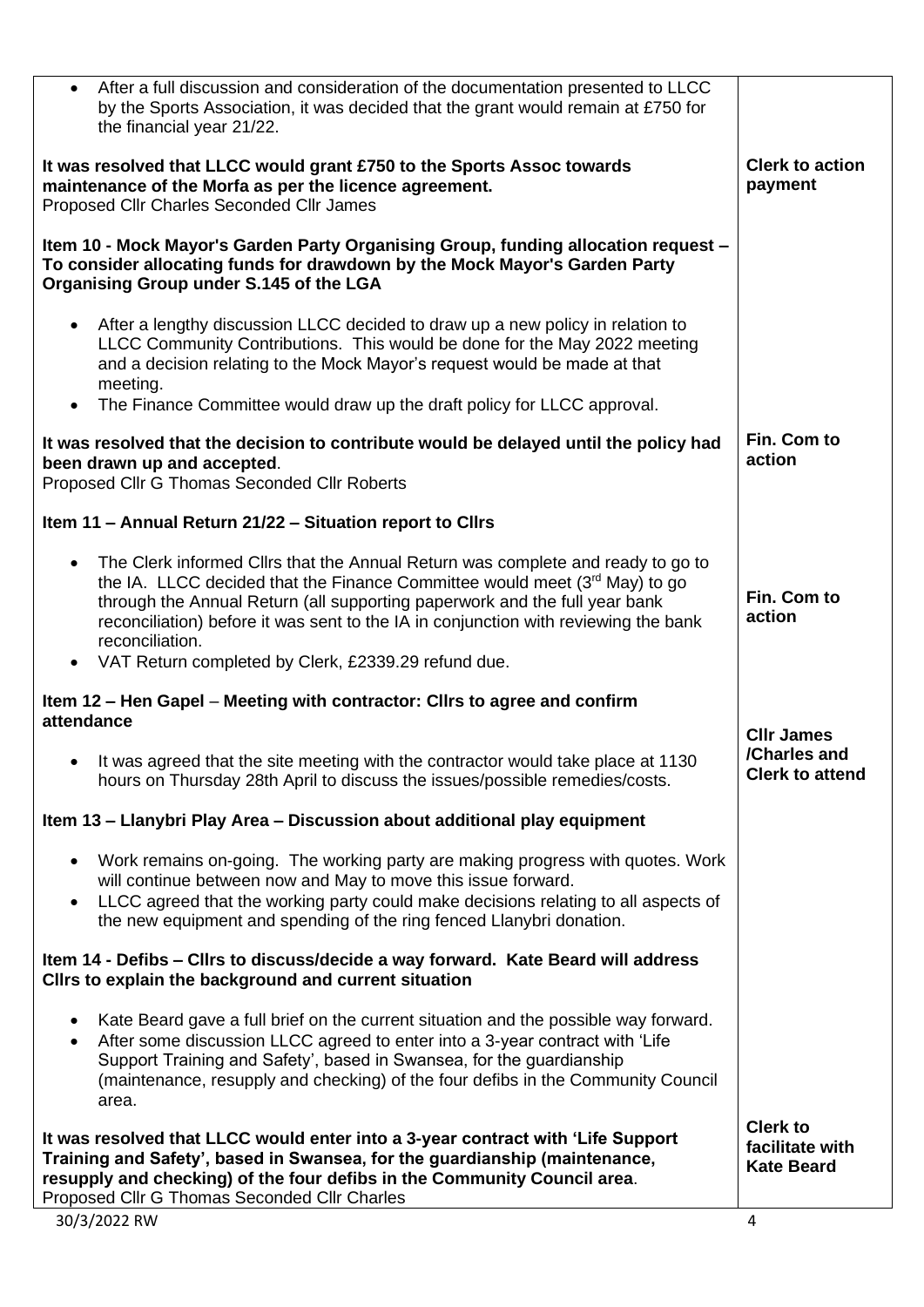| <b>DATE</b>                                                                | Income received since 21 <sup>st</sup> Mar 22                                                                                                                                                                                                                                                                                                                                                                                                                                                                             |                                                                                  |                                           |
|----------------------------------------------------------------------------|---------------------------------------------------------------------------------------------------------------------------------------------------------------------------------------------------------------------------------------------------------------------------------------------------------------------------------------------------------------------------------------------------------------------------------------------------------------------------------------------------------------------------|----------------------------------------------------------------------------------|-------------------------------------------|
|                                                                            |                                                                                                                                                                                                                                                                                                                                                                                                                                                                                                                           |                                                                                  |                                           |
|                                                                            | <b>DETAIL OF INCOME / PAYER</b>                                                                                                                                                                                                                                                                                                                                                                                                                                                                                           | <b>AMOUNT</b>                                                                    |                                           |
| 18/03/22                                                                   | BT received for bench invoice                                                                                                                                                                                                                                                                                                                                                                                                                                                                                             | £657.80                                                                          |                                           |
| 21/03/22                                                                   | BT received for bench invoice                                                                                                                                                                                                                                                                                                                                                                                                                                                                                             | £657.80                                                                          |                                           |
| 24/03/22                                                                   | BT received for bench invoice                                                                                                                                                                                                                                                                                                                                                                                                                                                                                             | £662.30                                                                          |                                           |
| 31/03/22                                                                   | Bank interest received                                                                                                                                                                                                                                                                                                                                                                                                                                                                                                    | £0.63                                                                            |                                           |
|                                                                            | <b>EXPENDITURE</b>                                                                                                                                                                                                                                                                                                                                                                                                                                                                                                        |                                                                                  |                                           |
|                                                                            | Expenditure incurred paid and pending authorisation since 21 <sup>st</sup> Mar 22                                                                                                                                                                                                                                                                                                                                                                                                                                         |                                                                                  |                                           |
| <b>DATE</b>                                                                | <b>DETAIL OF PAYMENT / PAYEE</b>                                                                                                                                                                                                                                                                                                                                                                                                                                                                                          | <b>AMOUNT</b>                                                                    |                                           |
| 29/03/22                                                                   | OVW Invoice for Cllr Trg (02/03/22)                                                                                                                                                                                                                                                                                                                                                                                                                                                                                       | £15.00                                                                           |                                           |
| 20/04/22                                                                   | CCC Invoice for clearing sand at beach car<br>park                                                                                                                                                                                                                                                                                                                                                                                                                                                                        | £ 108 50                                                                         |                                           |
| 25/03/22                                                                   | CCC Invoice for street lighting<br>maintenance and energy costs                                                                                                                                                                                                                                                                                                                                                                                                                                                           | £1693.68                                                                         |                                           |
| 25/03/22                                                                   | CCC Invoice for By-Election in July 21                                                                                                                                                                                                                                                                                                                                                                                                                                                                                    | £2634.18                                                                         |                                           |
| 15/04/22                                                                   | Refund to R. Worrell (Clerk) for printer<br>paper                                                                                                                                                                                                                                                                                                                                                                                                                                                                         | £ 2.95                                                                           |                                           |
| 19/04/22                                                                   | R. Worrell - Refund of expenses (Motor<br>Mileage) for two return journeys from<br>Llansteffan to Llanybri, 19/04 to deliver Cllr<br>Allowance cheques and 20/03 to deliver<br>hard copies of March agenda and minutes<br>to Cllrs.                                                                                                                                                                                                                                                                                       | £3.42<br>[1.9 miles each way]<br>$4 \times 1.9 = 7.6$ miles x<br>$0.45p = £3.42$ |                                           |
| 28/04/22                                                                   | Clerk April salary - R. Worrell                                                                                                                                                                                                                                                                                                                                                                                                                                                                                           | £499.63                                                                          |                                           |
| £108.50.<br>$\bullet$<br>$\bullet$<br>future projects.<br>future projects. | It was resolved to accept the payments and receipts, except for CCC Invoice for<br>Proposed Cllr Evans Seconded Cllr Curtis<br>The Clerk is to resolve the issue with the CCC invoice highlighted in red; it would<br>seem not to be a legitimate charge to LLCC and is the responsibility of CCC.<br>Cllrs agreed to ring fence the £700 received last month from the Sky filming for<br>It was resolved to ring fence the £700 received last month from the Sky filming for<br>Proposed Cllr Evans Seconded Cllr Curtis |                                                                                  | <b>Clerk to</b><br>administer<br>payments |
|                                                                            | Item 17 - Health and Safety: Clirs to report on their area of responsibility<br>lechyd a Diogelwch: Cynghorwyr i adrodd ar eu hardal o gyfrifoldeb (anfonwch<br>ffurflen I&D at y Clerc os oes materion os gwelwch yn dda)                                                                                                                                                                                                                                                                                                |                                                                                  |                                           |
| $\bullet$                                                                  | Kompan Galaxy Rubber Foot Holder deteriorated in Llanybri play Area - Clerk will<br>deal with the issue.                                                                                                                                                                                                                                                                                                                                                                                                                  | LLCC would need to find someone else to empty the bins in Llanybri play Area.    | <b>Clerk to liaise</b><br>with Kompan     |